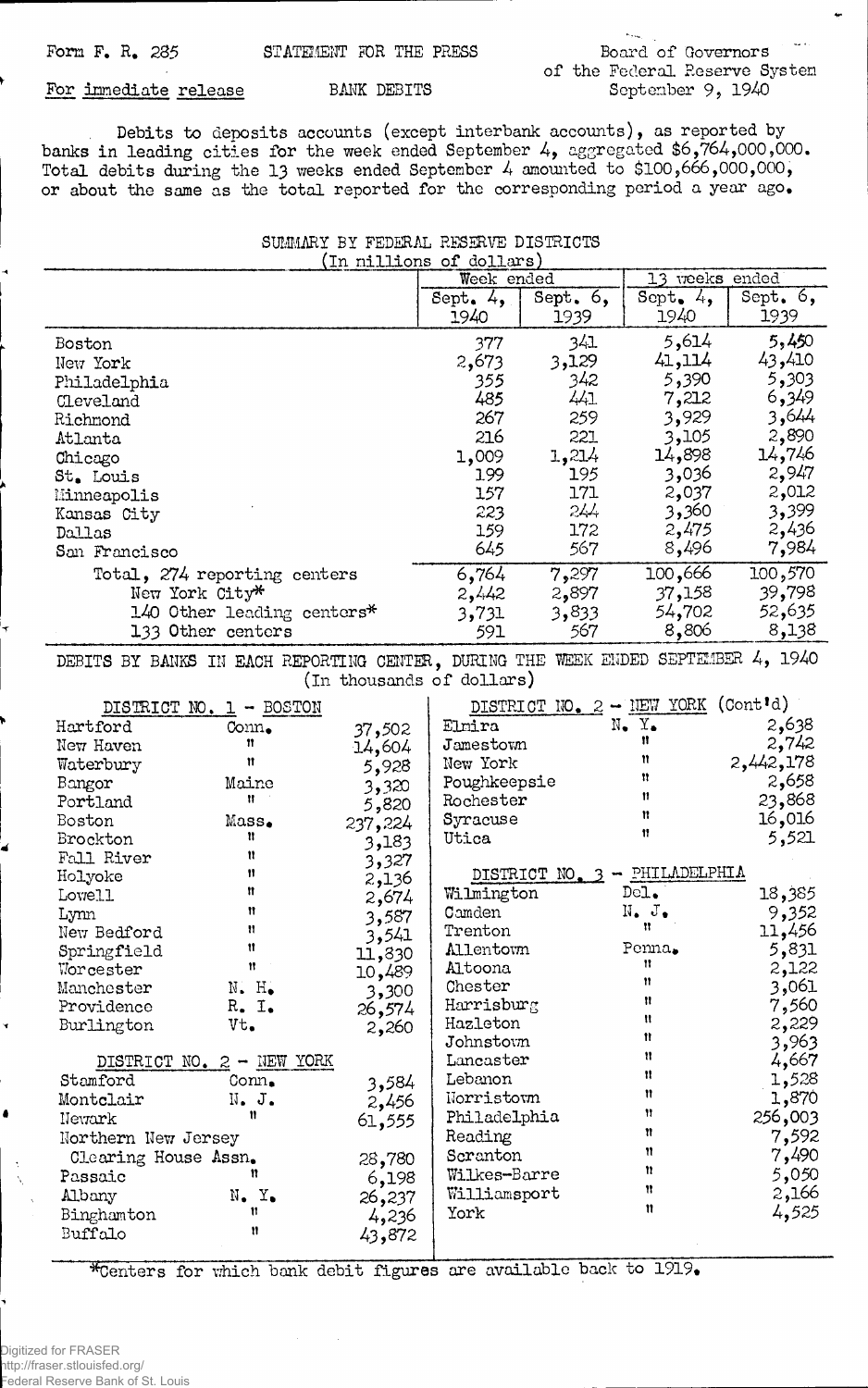## Form F. R. 285-a

 $\sim$ 

DEBITS BY BANKS III EACH REPORTING CENTER, DURING THE WEEK ENDED SEPTEMBER 4, 1940 (In thousands of dollars)

|                          |                                         |         | (TII niingemaa or aariim s)       |                |         |
|--------------------------|-----------------------------------------|---------|-----------------------------------|----------------|---------|
| DISTRICT NO.             | $4 - CLEVELAND$                         |         | DISTRICT NO. 6 - ATLANTA (Cont'd) |                |         |
| Lexington                | Ky.                                     | 3,703   | Albany                            | $0a_{\bullet}$ | 898     |
| Akron                    | Ohio                                    | 16,023  | Atlanta                           | Ħ              | 42,776  |
| Canton                   | Ħ                                       | 8,796   | Augusta                           | Ħ              | 3,583   |
| Cincinnati               | n                                       | 65,319  | Brunswick                         | Ħ              | 557     |
| Cleveland                | Ħ                                       | 138,767 | Columbus                          | Ħ              | 3,410   |
|                          | n                                       |         | Elberton                          | Ħ              | 235     |
| Columbus                 | Ħ                                       | 37,587  |                                   | Ħ              | 4,350   |
| Dayton                   |                                         | 14,448  | Macon                             | 1ļ             | 425     |
| Hamilton                 | Ħ                                       | 2,533   | Newnan                            | Ħ              |         |
| Lima                     | 11                                      | 2,884   | Savannah                          | Ħ              | 6,234   |
| Lorain                   | Ħ                                       | 1,016   | Valdosta                          |                | 1,568   |
| Middletown               | 11                                      | 2,891   | New Orleans                       | La.            | 36,839  |
| Springfield              | 11                                      | 4,442   | Hattiesburg                       | Miss.          | 963     |
| Steubenville             | n                                       | 1,981   | Jackson                           | 11             | 9,399   |
| Toledo                   | 11                                      | 25,968  | Meridian                          | Ħ              | 2,541   |
| Warren                   | Ħ                                       |         | Vicksburg                         | $\mathbf{H}$   | 1,151   |
|                          | Ħ                                       | 2,022   | Chattanooga                       | Tenn.          |         |
| Youngstown               | Ħ                                       | 10,591  | Knoxville                         | 11             | 8,631   |
| Zanesville               |                                         | 1,744   |                                   | Ħ              | 7,035   |
| Butler                   | $Pa_{\bullet}$                          | 1,943   | Nashville                         |                | 18,828  |
| Erie                     | Ħ                                       | 6,306   |                                   |                |         |
| Franklin                 | Ħ                                       | 546     | DISTRICT NO. 7 - CHICAGO          |                |         |
| Greensburg               | Ħ                                       | 1,683   | Aurora                            | Ill.           | 2,753   |
| Honestead                | Ħ                                       | 765     | Bloomington                       | $\mathbf{H}$   | 3,095   |
| Oil City                 | Ħ                                       | 1,978   | Champaign-Urbana                  | Ħ              | 3,212   |
|                          | $\mathbf{u}$                            |         | Chicago                           | n              | 568,823 |
| Pittsburgh               |                                         | 125,618 | Danville                          | n              |         |
| Wheeling                 | $W_{\bullet}$ Va.                       | 5,210   |                                   | Ħ              | 2,116   |
|                          |                                         |         | Decatur                           | Ħ              | 3,994   |
|                          | DISTRICT NO. 5 - RICHMOND.              |         | Elgin                             |                | 1,783   |
| Washington               | D. C.                                   | 53,031  | Moline                            | Ħ              | 1,936   |
| Baltimore                | $\mathbb{M}d_{\bullet}$                 | 73,433  | Peoria                            | n              | 12,194  |
| Cumberland               | n                                       | 1,567   | Rockford                          | Ħ              | 6,284   |
| Hagerstown               | Ħ                                       | 1,862   | Springfield                       | Ħ              | 5,448   |
| Asheville                | $\mathbb{N}$ . $\mathbb{C}$ .           | 2,860   | Fort Wayne                        | Ind.           | 6,060   |
|                          | Ħ                                       | 11,979  | Gary                              | Ħ              | 2,769   |
| Charlotte                | Ħ                                       |         | Hammond                           | Ħ              | 1,622   |
| Durham                   |                                         | 9,476   |                                   | Ħ              | 38,842  |
| Greensboro               | Ħ                                       | 3,972   | Indianapolis                      | Ħ              |         |
| Raleigh                  | Ħ                                       | 7,196   | South Bend                        | $\mathbf n$    | 8,144   |
| Wilmington               | n                                       | 2,520   | Terre Haute                       |                | 4,527   |
| Winston-Salem            | Ħ                                       | 8,904   | Cedar Rapids                      | Iowa           | 5,165   |
| Charleston               | $S_{\bullet}$<br>$\mathbb{C}_{\bullet}$ | 3,530   | Clinton                           | Ħ              | 1,295   |
| Columbia                 | Ħ                                       | 6,421   | Davenport                         | n              | 4,095   |
| Greenville               | Ħ                                       | 3,655   | Des Moines                        | Ħ              | 17,079  |
|                          | Ħ                                       | 2,418   | Dubuque                           | Ħ              | 1,946   |
| Spartanburg              |                                         | 1,715   | Mason City                        | Ħ              | 2,039   |
| Danville                 | $Va_{\bullet}$<br>11                    |         | Muscatine                         | Ħ              | 721     |
| Lynchburg                | Ħ                                       | 2,768   |                                   | Ħ              |         |
| Newport News             |                                         | 2,404   | Sioux City                        | n              | 8,555   |
| Norfolk                  | Ħ                                       | 10,725  | Waterloo                          |                | 3,837   |
| Portsmouth               | Ħ                                       | 895     | Adrian                            | Mich.          | 870     |
| Richmond                 | Ħ                                       | 36,252  | Battle Creek                      | Ħ              | 2,620   |
| Roanoke                  | 11                                      | 6,002   | Bay City                          | Ħ              | 2,548   |
| Charleston               | $W_{\bullet}$<br>Va.                    | 9,566   | Detroit                           | Ħ              | 189,160 |
| Huntington               | n                                       | 4,131   | Flint                             | Ħ              | 5,580   |
|                          |                                         |         | Grand Rapids                      | 11             | 12,911  |
| DISTRICT NO. 6 - ATLANTA |                                         |         | Jackson                           | Ħ              | 3,268   |
|                          |                                         |         | Kalamazoo                         | 11             | 5,211   |
| Birmingham               | Ala,                                    | 19,847  |                                   | Ħ              |         |
| Dothan                   | 11                                      | 795     | Lansing                           | Ħ              | 4,473   |
| Mobile                   | Ħ                                       | 9,357   | Saginaw                           |                | 4,580   |
| Montgomery               | Ħ                                       | 4,898   | Green Bay                         | <b>M</b> S.    | 3,215   |
| Jacksonville             | $F1a_{\bullet}$                         | 14,986  | Manitowoc                         | Ħ              | 1,379   |
| Miami                    | n                                       | 8,213   | Milwaukee                         | n              | 50,204  |
| Pensacola                | 11                                      | 2,015   | Oshkosh                           | 11             | 1,768   |
| Tampa                    | 11                                      | 6,257   | Sheboygan                         | Ħ              | 3,120   |
|                          |                                         |         |                                   |                |         |

 $\pmb{\Delta}$